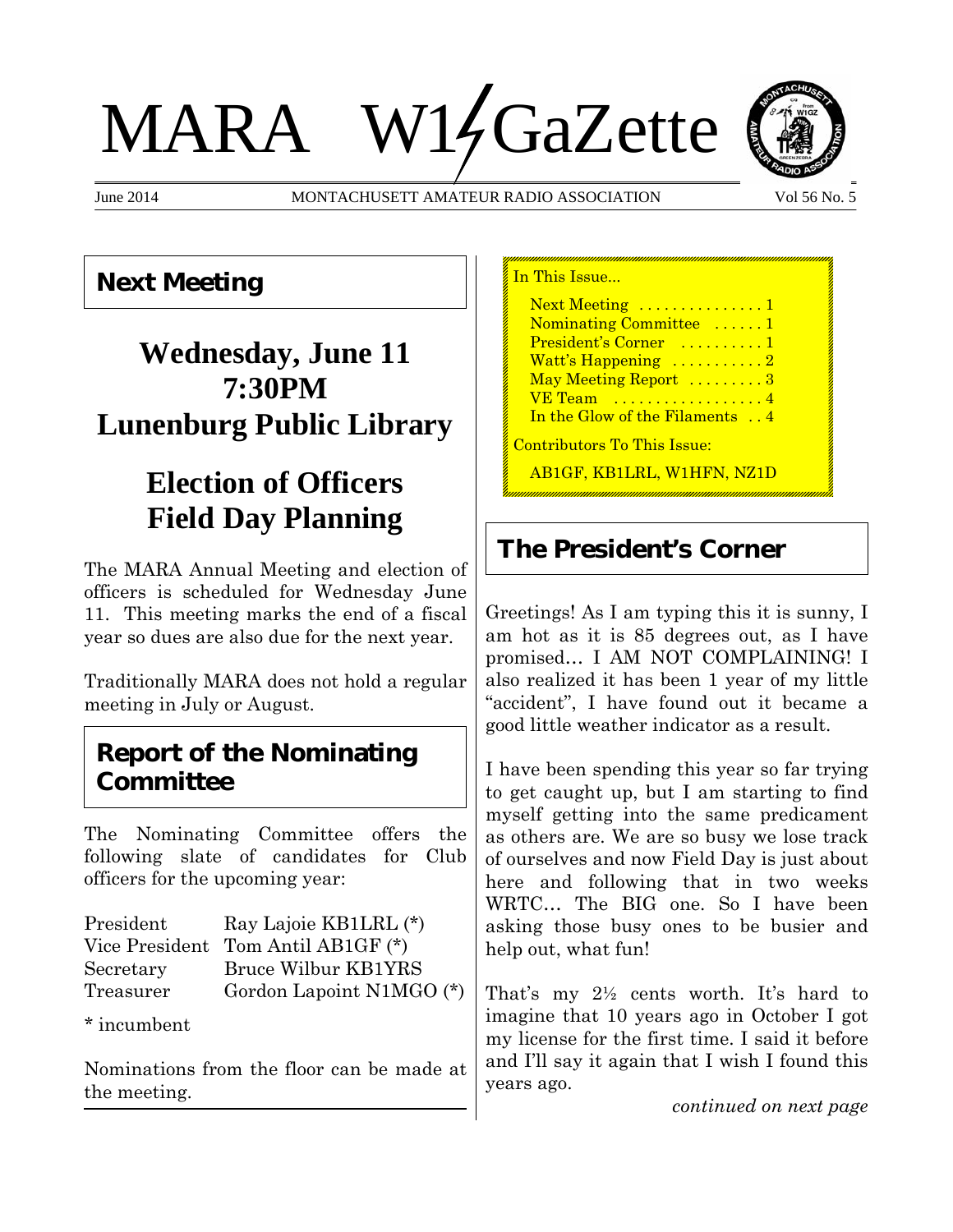## **Watt's Happening**

#### **Sundays, 0800 local 5330.5** (ch 1) USB

Western Mass Emergency 60M Net Alternate frequencies are 5346.5 (ch 2), 5366.5 (ch 3), 5371.5 (ch 4), and 5403.5 (ch 5).

#### **Sundays, 0830 local 3937**

Western Mass Emergency Net. Alternate frequency is 3942 in case of QRN, QRM, or frequency in-use. Also a good idea to scan up and down 10kHz if you cannot find the net.

**Sundays, 0900 local 145.45-** Montachusett Emergency Net

**Mondays, 2000 local 147.525 simplex** Worcester Emergency Simplex Net

**Tuesdays, 1930 local 145.37-** Templeton Emergency Net

**Wednesdays, 1900 local 145.37-** Gardner/Templeton Emergency Net

**Wednesdays, 2100 local 28.341** Harvard Repeater Club 10 meter sideband net "Activity Night"

**Nightly, 2100 local 146.97-** Central Mass Traffic Net

**First Monday, 1900 local 3943, 7245** RACES Net

**Sunday June 15, Cambridge MA** Flea at MIT; repeats July 20 and August 17

**July 18 & 19, Hartford CT** ARRL National Convention

Additional ham fest and flea market information can be found on the W1GSL New England Area Ham - Electronic Flea Market list at http://web.mit.edu/w1gsl/Public/ne-fleas

## **The President's Corner**

#### *continued from page one*

This is now the end of our current year and I hope we get together and do something together. Field Day is open to everyone and WRTC is still in need of volunteers to help out. And, yes, I do plan on a cookout and need to plan that. I'll take suggestions for that one. (You, members, not the crickets!)

The meeting this month is of course field day planning, elections for the upcoming year and another thing or two. And remember… DUES are coming up. I look for this month although the year starts in September.

Please consider what you want to get out of next year. Speakers, subjects, projects, etc. What do you want to learn? Do you want to upgrade your license? ( No comments!) I am always open to suggestions, looking for things to promote enthusiasm, participation, fun and education. You have all summer, give it a think and let me know. (You, members, not the crickets!)

Hope to see you at the meeting and have a great summer

73, de Ray, KB1LRL

**Have a safe Field Day and a great summer. No regular MARA meetings in July and August.**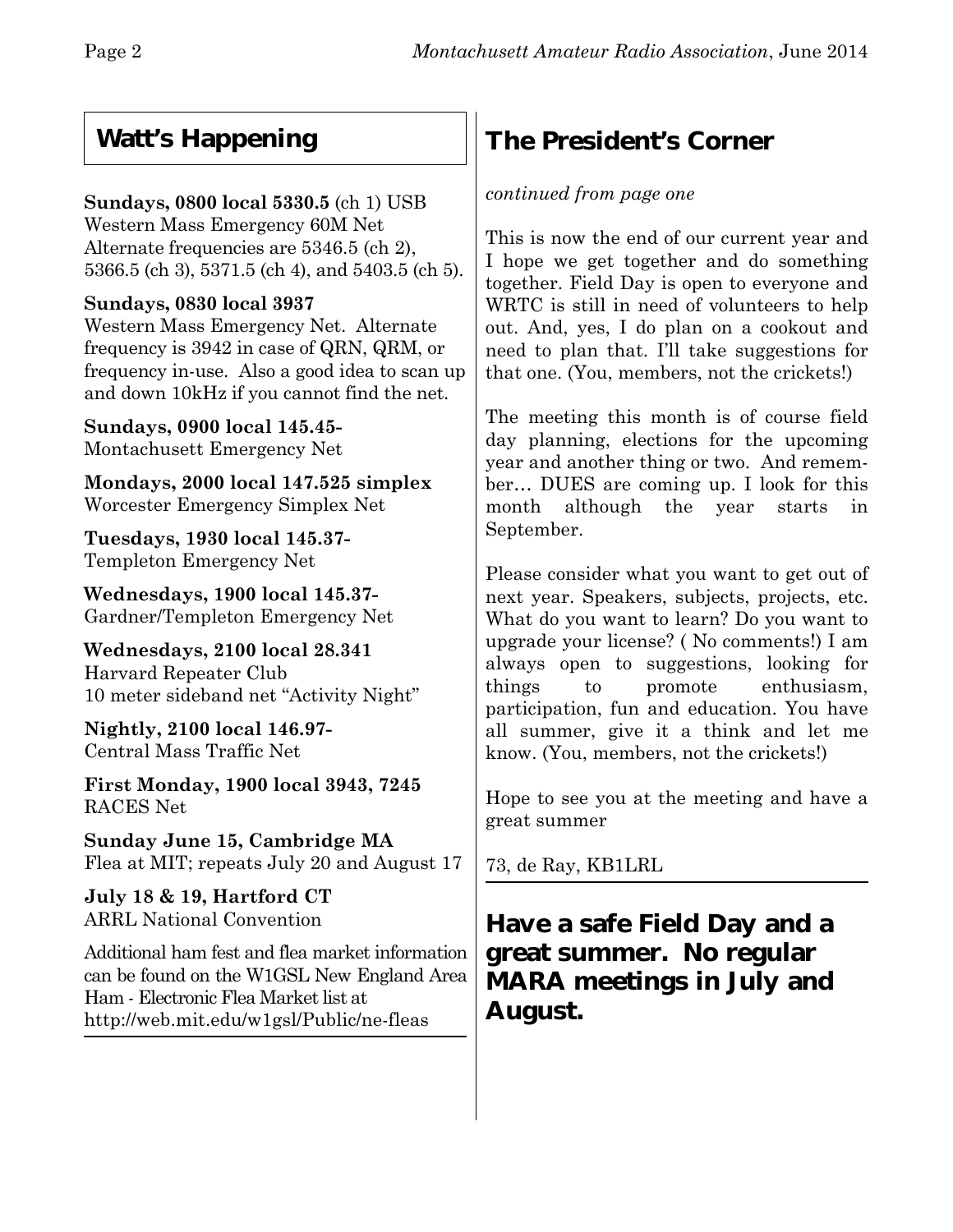## **May Meeting Report**

Minutes Of The Montachusett Amateur Radio Association

14 May 2014

The meeting was called to order at 7:30 by president KB1LRL. Introductions were made.

Those in attendance: Ray KB1LRL, Tom AB1GF, Charlie KT1I, Gary K1YTS, Chris W2ZLX, Gordon N1MGO, Ken KB1UVP, Paul KD1YH, Tom K1JHC, Tom W0TJP, Paul KB1WUG, Walter K1CMF, Mark KB1ZGC, Bruce KB1YRS, John KK1X, Dan AB2TG, Chris KB1ZKL, Ralph KD1SM, Kevin N1ERS, Bob KB1JZU, Dave (nocall), Barry W1HFN and our guest speaker, Andy KB1OIQ.

Congratulations to Paul KB1WUG on attaining his General Class License.

Treasurer's report: balance of \$1636.90 with \$520.50 in the repeater fund. Moved and seconded to accept.

Tom AB1GF reported someone has stolen all the clubs Field Day antennas from his back yard. Barry W1HFN offered to donate a tri-bander from an SK estate. Tom to pursue acquiring others. Tom also mentioned the club might want to pursue ARRL insurance.

Repeater news: the 220 machine appears to functioning well. We are still awaiting news from the hospital that the hole has been punched through the wall of the new site. Tom AB1GF to pursue the matter. In a similar vein, it was suggested that the inventory of the clubs assets be updated.

## TheMARA W1/GaZette

is published by the Montachusett Amateur Radio Association just prior to the monthly meeting. The newsletter is distributed free to members and friends of Amateur Radio.

Contents copyright © 2013, MARA. Permission to use in other Amateur Radio publications with credit to MARA is hereby granted.

The deadline for materials to appear in the W1/GaZette is noon on the Sunday before the first Wednesday of the month.

#### **NEWSLETTER STAFF:**

| Editors:   | Ralph Swick KD1SM           |
|------------|-----------------------------|
|            | 978-582-7351 kd1sm@arrl.net |
| Webmaster: | Paul Upham KD1YH            |

#### **MEMBERSHIP INFORMATION:**

| Club Secretary:       | <b>Barry Fox W1HFN</b>                     |                      |
|-----------------------|--------------------------------------------|----------------------|
| <b>Annual Dues:</b>   | Regular<br>Family<br><b>Fixed income</b>   | \$25<br>\$30<br>\$15 |
| Meetings:             | 2nd Wednesday, 7:30pm<br>September to June |                      |
| Mailing address: MARA | <b>PO Box 95</b><br>Leominster, MA 01453   |                      |
| Web site:             | http://www.w1gz.org/                       |                      |

#### **OFFICERS:**

| Ray Lajoie, KB1LRL<br><u>rplajoie@comcast.net</u> | President      |
|---------------------------------------------------|----------------|
| Tom Antil, AB1GF<br>thantil@comcast.net           | Vice President |
| Barry Fox, W1HFN<br>foxbw@comcast.net             | Secretary      |
| Gordon LaPoint, N1MGO<br>n1mgo@arrl.net           | Treasurer      |
| Charlie Cayen, KT1I<br>kt1j@arrl.net              | Trustee        |
| MARA owns and operates the W1GZ repeater on       |                |

145.45 (CTCSS 74.4) in Fitchburg.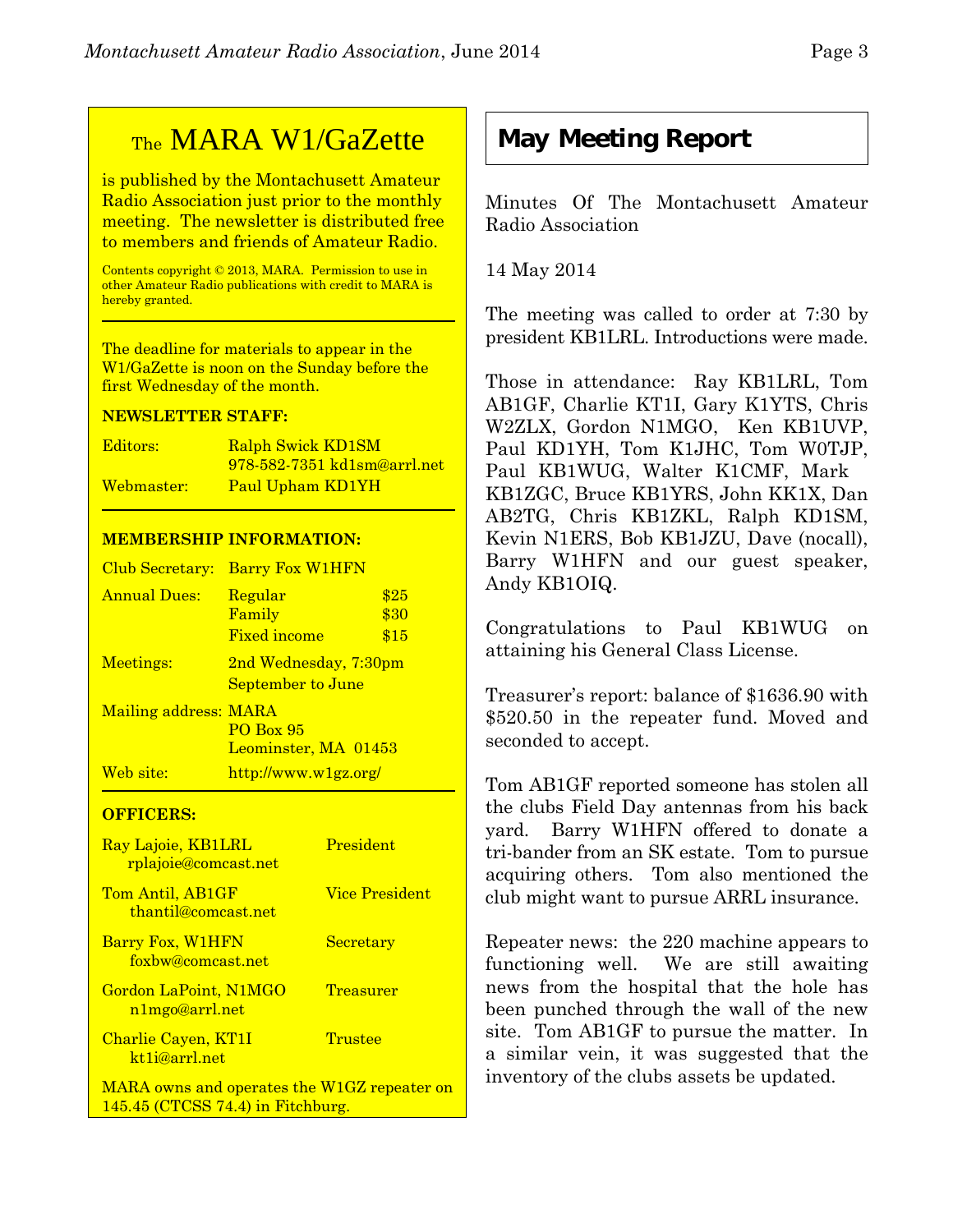Tom K1JHC has contacted Fitchburg Public Access TV and The Sentinel and Enterprise in regard to them covering our WRTC event.

Gary K1YTS and Ralph KD1SM thanked all who volunteered for the Townsend Canoe Race and Groton Road Race, respectively. The Alzheimer Memory Ride is looking for volunteers, contact Ralph if interested.

The raffle brought \$11.00 for the club, the winner Bruce KB1YRS who received an ARRL Antenna Book. He promptly offered it up, Paul KB1WUG was the new owner.

Andy KB1OIQ gave a presentation on the LINUX operating system as used in ham radio applications.

Respectfully Submitted, Barry W1HFN, Secretary

## **VE Team Report**

The MARA license exam session for May was canceled due to KD1SM's schedule conflict.

The next session is scheduled for Wednesday June 25.Pre-registration is important so that you can be contacted in the event of a last-minute change.

To register for the exam session, contact Paul Upham KD1YH by phone at 978.597.6535 or by email at phupham@verizon.net. Walk-ins are accepted however the session will be canceled if no candidates are pre-registered.

Exam sessions are expected to continue on the fourth Wednesday of the month throughout the summer.

## **In the Glow of the Filaments**

#### de Bill NZ1D

Part 7: A Typical Day with the "Young Wizard with Wireless"

Although it may not have constituted a club, per se, young Nestor's little club house at 171 Mt Vernon Street seems to have been a focal point of the neighborhood. It was here that the young "wizard" held court with his circle of friends. As described in the December 1914 article, "The wireless 'shack' as it is known among the boys who are interested in the study of wireless is a favorite rendezvous at night when the messages come the thickest. Almost any night, from 7 o'clock to 10 o'clock there are at least three or four boys gathered in the little shed, working the small set or else reading the messages taken from the air and copied by Stolba on his typewriter. The official call given to this station by the Radio inspector is 1K.U., and the station is registered under this title."

So let us go back to 1914 and take a look around Nestor's little wireless shack. One corner of the shack is taken up by a set of instruments for sending and receiving "Morse" telegraph, the other station being in the Stolba house. In addition, a small telephone set connects to wires running to the house so if Nestor is wanted he can be called at any time. Nestor tells us that he plans to extend this private telephone system to the nearby house of a friend. In what could represent any typical ham shack, boxes and shelves in the little shed contain dry batteries, electrical wire and parts of old electrical apparatus. The place resembles a combined power house and laboratory.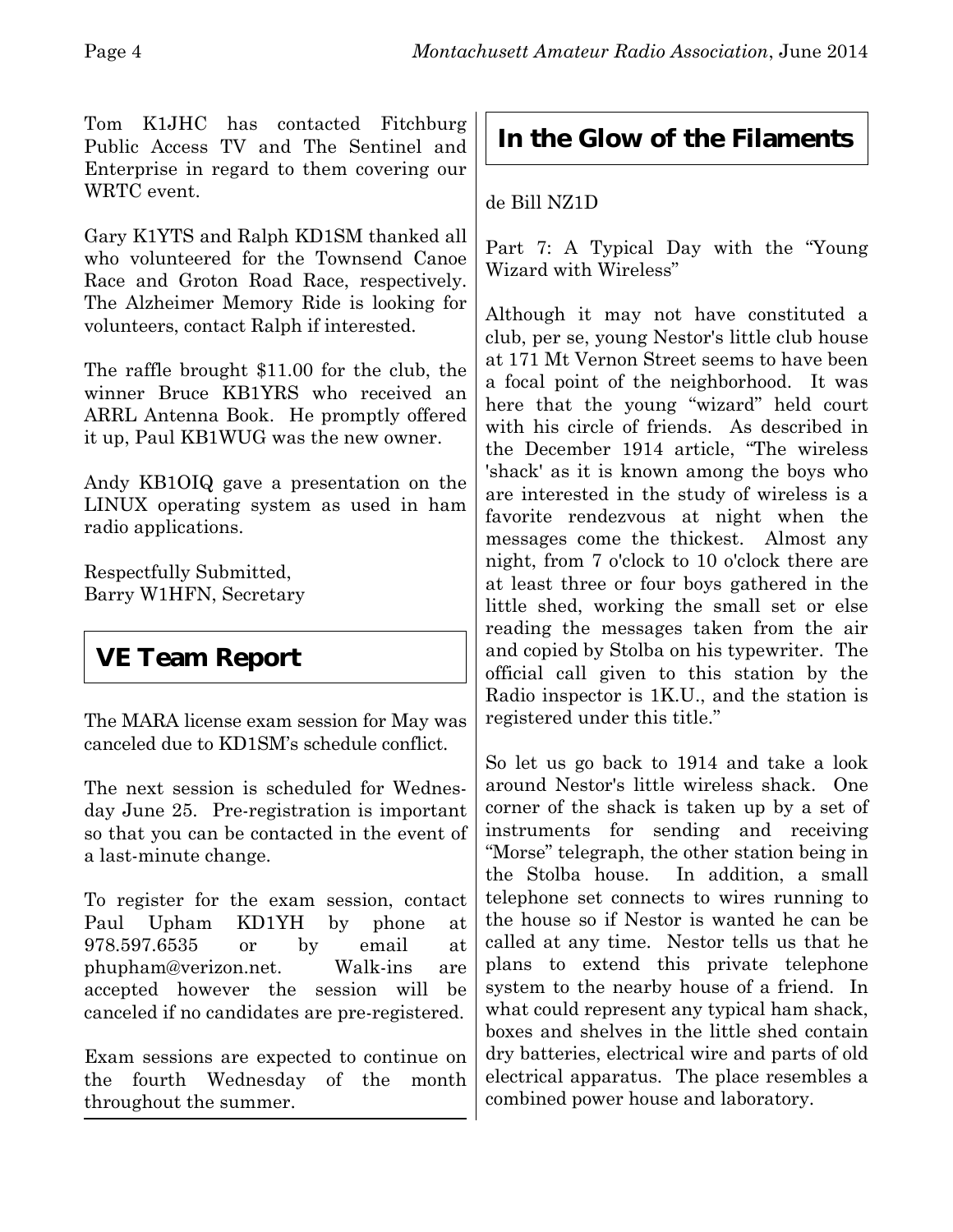During the day the airwaves are mostly quiet, although Nestor has a schedule of various government stations and other calls that are sent daily and he generally "listens in" at the proper times. The government station in Arlington, Virginia, sends out time messages at 10 am, followed at noon by traffic from the Boston Navy yard, but the "real business" starts at 6 pm. At this time, messages are usually received from the Boston Navy yard followed a short time later by transmissions from the "big station on the roof of the Filene store in Boston." During college football season, this station sends results of the big-college games to ocean-going steamers. Stolba copies these messages and posts them on a bulletin board in the shack for the benefit of the youthful amateurs who frequent the shack after supper. He also copies daily weather bulletins and storm warnings sent to ships from Portsmouth, New Hampshire.

At 9 pm it's time for the news. That's when the station at Sayville, Long Island sends press reports to all the ships at sea equipped with Marconi and DeBieg wireless services. Twenty years into the future, a journalist and newspaper gossip columnist named Walter Winchell will mimic this system for disseminating the news. Starting in the 30's, Winchell will open his radio broadcasts by pounding on a telegraph key while announcing, "Good evening Mr. and Mrs. America from border to border and coast to coast and all the ships at sea."

At 9:55 pm, the government station in Arlington, Virginia sends a second series of time messages. At this time it is "common custom for Mt Vernon street residents to bring in their clocks and watches for the

purpose of having them set to official 'observatory time' by wireless." Then at 10 pm, the station at Wellfleet sends its messages to steamers and land stations. Visitors are welcome to listen in to all this activity. The shack is equipped with an extra pair of headsets and visitors are given a chance to listen to the mystical on-off bzzzt-bzzzt of the code, which of course to the initiated, spells words and sentences.

In addition to keeping active with all this daily activity in his Mt Vernon Street shack, Nestor sends messages out to Fitchburg boys who have stations but who are unable to send any great distance, "being content at the start with receiving stations of low power and not requiring licenses to operate."

During his last summer vacation, Nestor spent many hours in wireless stations in Boston, working to increase his code speed and his wireless knowledge. With the assistance of U.S. Navy experts in sending and receiving, he quickly mastered copying messages sent out by the various government and commercial stations. This connection with the Navy undoubtedly was facilitated by brother Edward, 10 years his senior and an engineer in the Navy.

Next time, in Part 8: "Something to do, something to think about..."

*Editor's Note: Part 6 "Young Wizard with Wireless" appeared in the October 2013 issue of the W1/GaZette.*